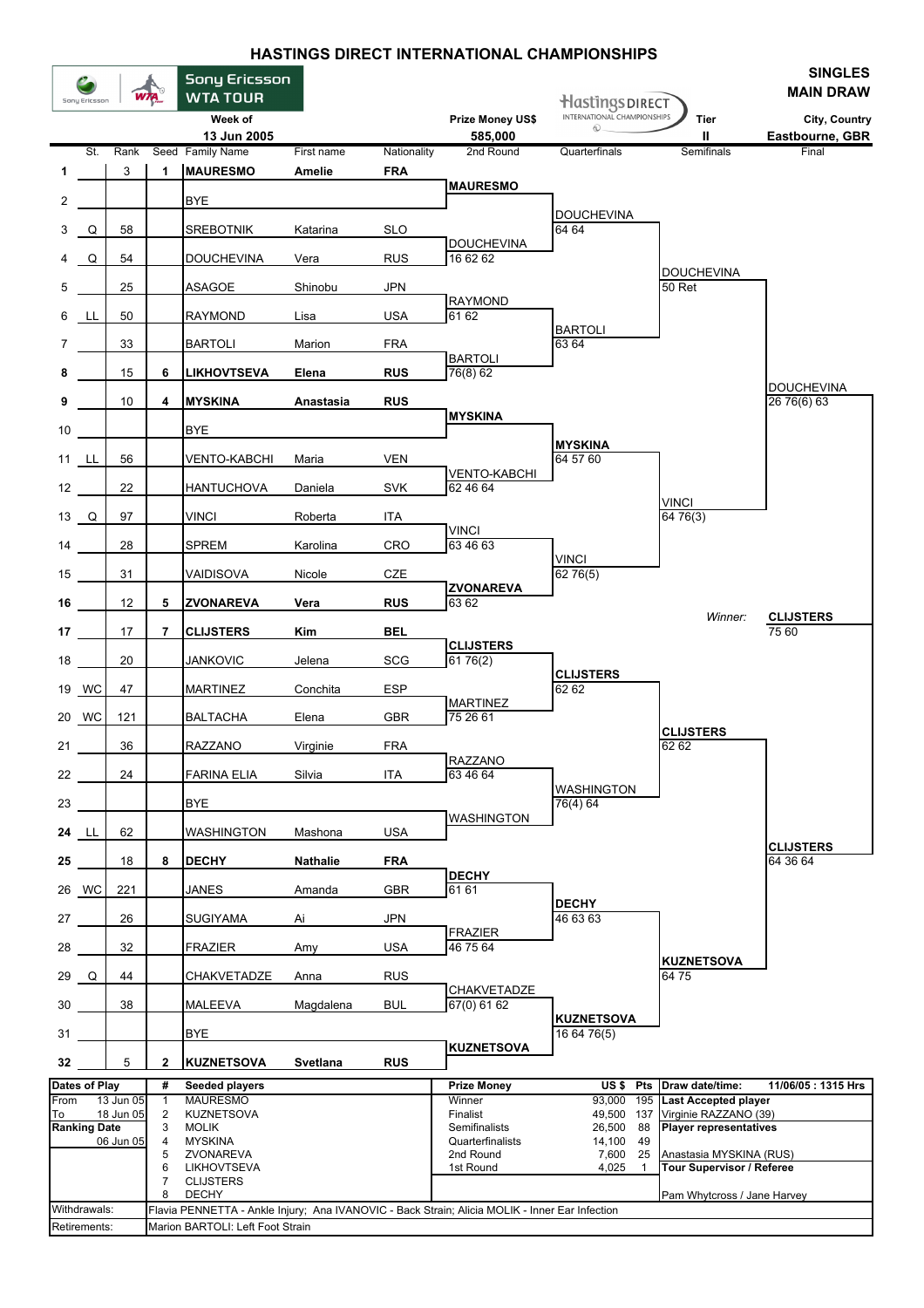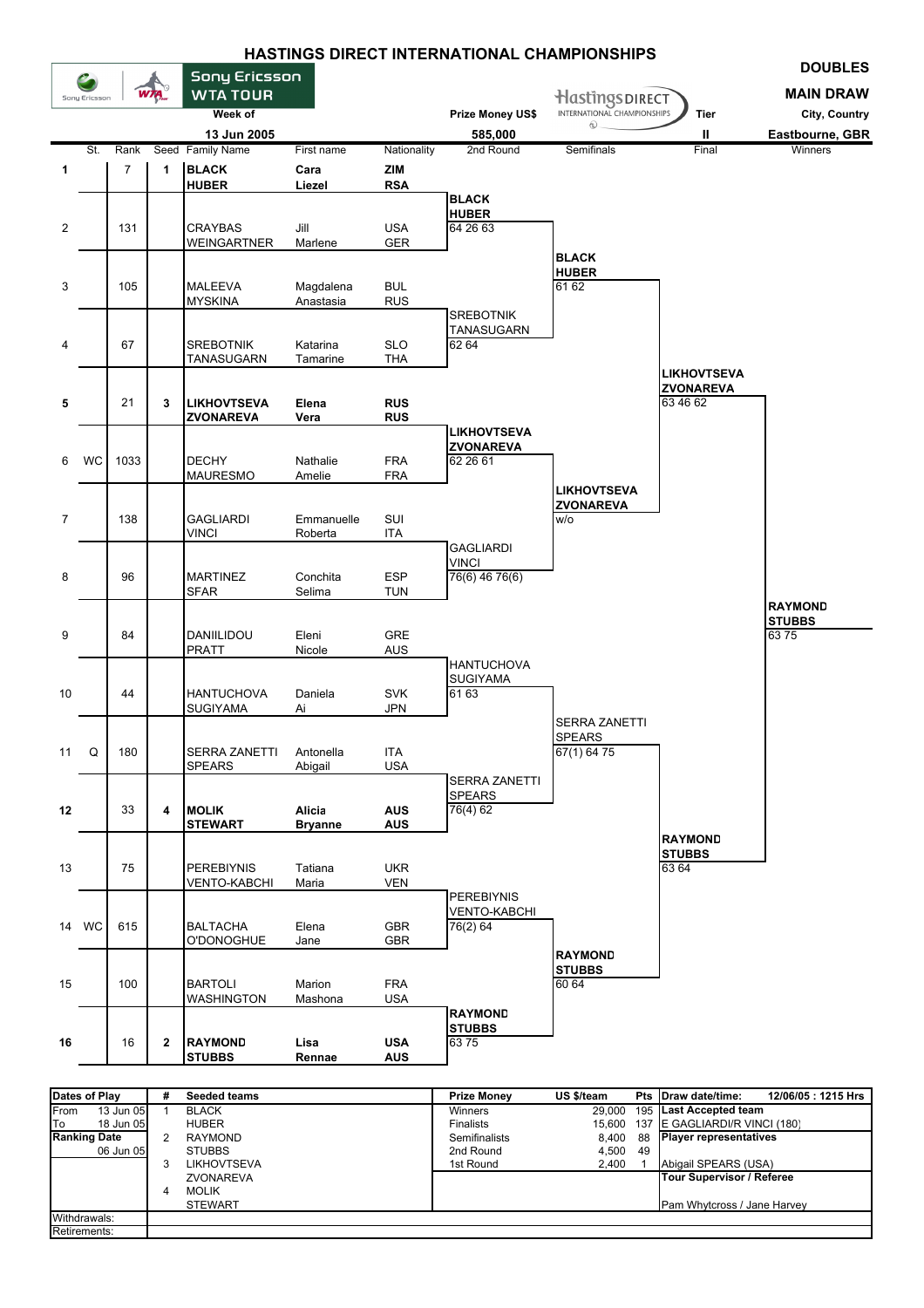|                |                      |           |                         |                                                                    | Hastings DIRECT                  |             | <b>HASTINGS DIRECT INTERNATIONAL CHAMPIONSHIPS</b> |                                |                                                                         | <b>SINGLES</b>                   |
|----------------|----------------------|-----------|-------------------------|--------------------------------------------------------------------|----------------------------------|-------------|----------------------------------------------------|--------------------------------|-------------------------------------------------------------------------|----------------------------------|
|                | Sony Ericsson        |           |                         |                                                                    | INTERNATIONAL CHAMPIONSHIPS<br>ல |             |                                                    |                                |                                                                         | <b>QUALIFYING</b>                |
|                |                      |           |                         | Week of<br>13 Jun 2005                                             |                                  |             | Prize Money US\$<br>585,000                        |                                | Tier<br>Ш                                                               | City, Country<br>Eastbourne, GBR |
|                | St.                  | Rank      |                         | Seed Family Name                                                   | First name                       | Nationality | 2nd Round                                          | Finals                         | Qualifiers                                                              |                                  |
| 1              |                      | 40        | $\mathbf{1}$            | <b>LINETSKAYA</b>                                                  | Evgenia                          | <b>RUS</b>  | <b>VINCI</b>                                       |                                |                                                                         |                                  |
| $\overline{2}$ |                      | 97        |                         | <b>VINCI</b>                                                       | Roberta                          | ITA         | 76(3) 62                                           |                                |                                                                         |                                  |
| 3              | WC                   | 229       |                         | O'DONOGHUE                                                         | Jane                             | GBR         |                                                    | <b>VINCI</b><br>36 76(1) 60    |                                                                         |                                  |
| 4              |                      | 78        |                         | CRAYBAS                                                            | Jill                             | <b>USA</b>  | <b>CRAYBAS</b><br>75 61                            |                                |                                                                         |                                  |
| 5              |                      | 88        |                         | <b>BONDARENKO</b>                                                  | Alyona                           | <b>UKR</b>  |                                                    |                                | <b>VINCI</b><br>60 64                                                   |                                  |
|                |                      | 67        |                         |                                                                    |                                  | COL         | <b>BONDARENKO</b><br>62 64                         |                                |                                                                         |                                  |
| 6              |                      |           |                         | CASTANO                                                            | Catalina                         |             |                                                    | <b>VENTO-KABCHI</b>            |                                                                         |                                  |
| $\overline{7}$ | A                    | 103       |                         | <b>HAYNES</b>                                                      | Angela                           | <b>USA</b>  | <b>VENTO-KABCHI</b>                                | 57 61 75                       |                                                                         |                                  |
| 8              |                      | 56        | 5                       | <b>VENTO-KABCHI</b>                                                | Maria                            | <b>VEN</b>  | 61 61                                              |                                |                                                                         |                                  |
| 9              |                      | 44        | $\overline{\mathbf{2}}$ | <b>CHAKVETADZE</b>                                                 | Anna                             | <b>RUS</b>  |                                                    |                                |                                                                         |                                  |
| 10             |                      | 66        |                         | <b>SPEARS</b>                                                      | Abigail                          | <b>USA</b>  | <b>CHAKVETADZE</b><br>61 62                        |                                |                                                                         |                                  |
| 11             |                      | 73        |                         | <b>BRANDI</b>                                                      | Kristina                         | <b>PUR</b>  |                                                    | <b>CHAKVETADZE</b><br>62 06 61 |                                                                         |                                  |
| 12             |                      | 127       |                         | <b>FORETZ</b>                                                      | Stephanie                        | <b>FRA</b>  | <b>BRANDI</b><br>76(5) 62                          |                                |                                                                         |                                  |
|                |                      |           |                         |                                                                    |                                  |             |                                                    |                                | CHAKVETADZE                                                             |                                  |
| 13             |                      | 110       |                         | <b>PEREBIYNIS</b>                                                  | Tatiana                          | <b>UKR</b>  | <b>PEREBIYNIS</b>                                  |                                | 61 46 61                                                                |                                  |
| 14             |                      | 72        |                         | GAGLIARDI                                                          | Emmanuelle                       | SUI         | 75 61                                              | <b>PEREBIYNIS</b>              |                                                                         |                                  |
| 15             |                      | 95        |                         | <b>FEDAK</b>                                                       | Yuliana                          | <b>UKR</b>  | <b>MORIGAMI</b>                                    | 64 64                          |                                                                         |                                  |
| 16             |                      | 61        | 7                       | <b>MORIGAMI</b>                                                    | Akiko                            | <b>JPN</b>  | 60 63                                              |                                |                                                                         |                                  |
| 17             |                      | 50        | 3                       | <b>RAYMOND</b>                                                     | Lisa                             | <b>USA</b>  |                                                    |                                |                                                                         |                                  |
| 18             |                      | 153       |                         | WEINGARTNER                                                        | Marlene                          | GER         | <b>RAYMOND</b><br>61 63                            |                                |                                                                         |                                  |
| 19             |                      | 86        |                         | PARRA SANTONJA                                                     | Arantxa                          | <b>ESP</b>  |                                                    | <b>RAYMOND</b><br>63 63        |                                                                         |                                  |
|                |                      |           |                         |                                                                    |                                  |             | PARRA SANTONJA                                     |                                |                                                                         |                                  |
|                | 20 WC                | 238       |                         | KEOTHAVONG                                                         | Anne                             | <b>GBR</b>  | 64 63                                              |                                | <b>SREBOTNIK</b>                                                        |                                  |
| 21             |                      | 83        |                         | CHO                                                                | Yoon Jeong                       | <b>KOR</b>  | SERRA ZANETTI                                      |                                | 64 60                                                                   |                                  |
| 22             |                      | 81        |                         | SERRA ZANETTI                                                      | Antonella                        | ITA         | 63 64                                              | <b>SREBOTNIK</b>               |                                                                         |                                  |
|                | 23 WC                | 317       |                         | <b>O'BRIEN</b>                                                     | Katie                            | <b>GBR</b>  |                                                    | 76(6) 60                       |                                                                         |                                  |
| 24             |                      | 58        | 6                       | <b>SREBOTNIK</b>                                                   | Katarina                         | <b>SLO</b>  | <b>SREBOTNIK</b><br>61 62                          |                                |                                                                         |                                  |
| 25             |                      | 54        | 4                       | <b>DOUCHEVINA</b>                                                  | Vera                             | <b>RUS</b>  |                                                    |                                |                                                                         |                                  |
|                |                      | 460       |                         |                                                                    |                                  |             | <b>DOUCHEVINA</b><br>36 63 60                      |                                |                                                                         |                                  |
|                | 26 WC                |           |                         | LLEWELLYN                                                          | Rebecca                          | <b>GBR</b>  |                                                    | <b>DOUCHEVINA</b>              |                                                                         |                                  |
| 27             |                      | 92        |                         | <b>PANOVA</b>                                                      | Tatiana                          | <b>RUS</b>  | <b>PANOVA</b>                                      | 60 60                          |                                                                         |                                  |
| 28             |                      | 82        |                         | SANCHEZ LORENZO Maria                                              |                                  | <b>ESP</b>  | 36 63 76(3)                                        |                                | <b>DOUCHEVINA</b>                                                       |                                  |
| 29             |                      | 75        |                         | <b>MIRZA</b>                                                       | Sania                            | IND         |                                                    |                                | 61 64                                                                   |                                  |
| 30             |                      | 64        |                         | TANASUGARN                                                         | Tamarine                         | THA         | TANASUGARN<br>16 76(6) 75                          |                                |                                                                         |                                  |
| 31             |                      | 94        |                         | <b>KREMER</b>                                                      | Anne                             | <b>LUX</b>  |                                                    | <b>WASHINGTON</b><br>36 63 64  |                                                                         |                                  |
| 32             |                      | 62        | 8                       | <b>WASHINGTON</b>                                                  | Mashona                          | <b>USA</b>  | <b>WASHINGTON</b><br>64 64                         |                                |                                                                         |                                  |
|                | <b>Dates of Play</b> |           | #                       | Seeded players                                                     |                                  |             | <b>Prize Money</b>                                 | US\$ Pts                       | Draw date/time:                                                         | 10/06/05: 1630 Hrs               |
| From           |                      | 11 Jun 05 | $\mathbf{1}$            | <b>LINETSKAYA</b>                                                  |                                  |             | Qualifiers                                         |                                | 11.75 Last Accepted player                                              |                                  |
| To             | <b>Ranking Date</b>  | 13 Jun 05 | $\overline{c}$<br>3     | CHAKVETADZE<br><b>RAYMOND</b>                                      |                                  |             | Finalists<br>2nd Round                             | 1,150<br>$\overline{4}$        | 2,150 6.75 Catalina CASTANO (COL) (97)<br><b>Player representatives</b> |                                  |
|                |                      | 06 Jun 05 | 4                       | <b>DOUCHEVINA</b>                                                  |                                  |             | 1st Round                                          | 625<br>$\mathbf{1}$            |                                                                         |                                  |
|                |                      |           | 5<br>6                  | <b>VENTO-KABCHI</b><br><b>SREBOTNIK</b>                            |                                  |             |                                                    |                                | Nicole PRATT (AUS)<br>Tour Supervisor / Referee                         |                                  |
|                |                      |           | $\overline{7}$          | <b>MORIGAMI</b>                                                    |                                  |             |                                                    |                                |                                                                         |                                  |
|                | Withdrawals:         |           | 8                       | WASHINGTON<br>Eleni DANIILIDOU - Playing Doubles Final, Birmingham |                                  |             |                                                    |                                | Pam Whytcross / Jane Harvey                                             |                                  |
|                | Retirements:         |           |                         |                                                                    |                                  |             |                                                    |                                |                                                                         |                                  |